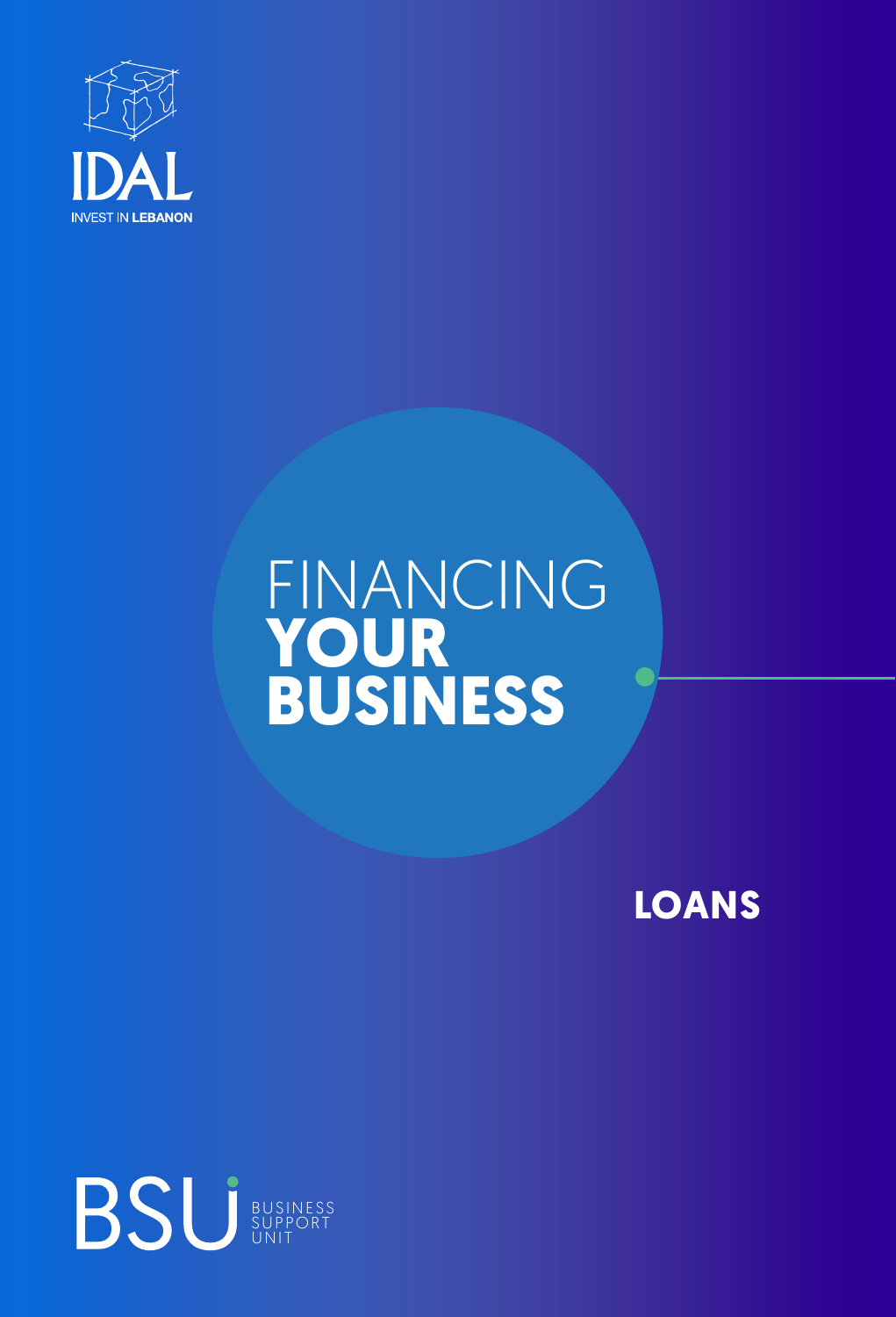# **LOANS**



# **I- LOW INTEREST SCHEMES FROM THE CENTRAL BANK**

As part of its efforts to secure adequate financing to the economy, the Central Bank has issued several circulars aiming at encouraging lending in Lebanese pounds at lower cost, by setting new exemptions from mandatory reserve requirements. Such credit incentives include loans to productive sectors (e.g. Agriculture, Industry, Tourism, Information Technology, Media, etc…), and environmentally friendly projects such as renewable energy, waste management, waste water treatment and recycling.

**1. LOANS GRANTED TO DEVELOPMENT PROJECTS** in tourism, agriculture, industry, and handicrafts, as well as to local firms that manufacture information technology equipment, design programs and specialized technologies, and offer related services (excluding loans guaranteed by Kafalat S.A.L.)

#### **Conditions:**

• The loan must be totally invested in Lebanon to fund a new project or to continue an ongoing one, with a minimum value of LBP 50 million or its equivalent in USD or Euros.

• The term of the loan must range between 5 and 7 years and 15% of the principal may fall due during the first 2 years.

• The total value of subsidized loans granted to one single institution or one single economic group, must not exceed LBP 15 billion or its equivalent in USD or Euros.

 - Interest and commissions (before computing the government subsidy which is equivalent to 4.5%):

 - For LBP loans, they should not exceed the interest rate on two-year Treasury bills plus 1.075%

- For foreign currency loans, they should not exceed the three-month Libor or Euribor rate plus 7.075%.

| <b>LOAN'S CURRENCY</b> | <b>MAXIMUM COST IMPLICATED ON THE BENEFICIARY*</b> |
|------------------------|----------------------------------------------------|
| <b>LBP</b>             | Interest on Treasury Bills for 2 years + 1.075%    |
| <b>USD</b>             | Average Libor for 3 Months $+ 7.075\%$             |
| <b>EURO</b>            | Average EuroLibor for 3 Months + 7.075%            |

\*including interests and commissions prior to the introduction of state support

**2. LOANS GRANTED IN LBP WITH THE APPROVAL OF MICRO CREDIT INSTITUTIONS TO INDIVIDUALS & SMALL ENTERPRISES OF 4 PEOPLE OR LESS,** in order to help them create or develop their own projects in the production, services, tourism, or commercial fields (including information technology, internet…)

#### **Conditions:**

- The loan amount does not exceed LBP 20 million.
- Its repayment period does not exceed 5 years.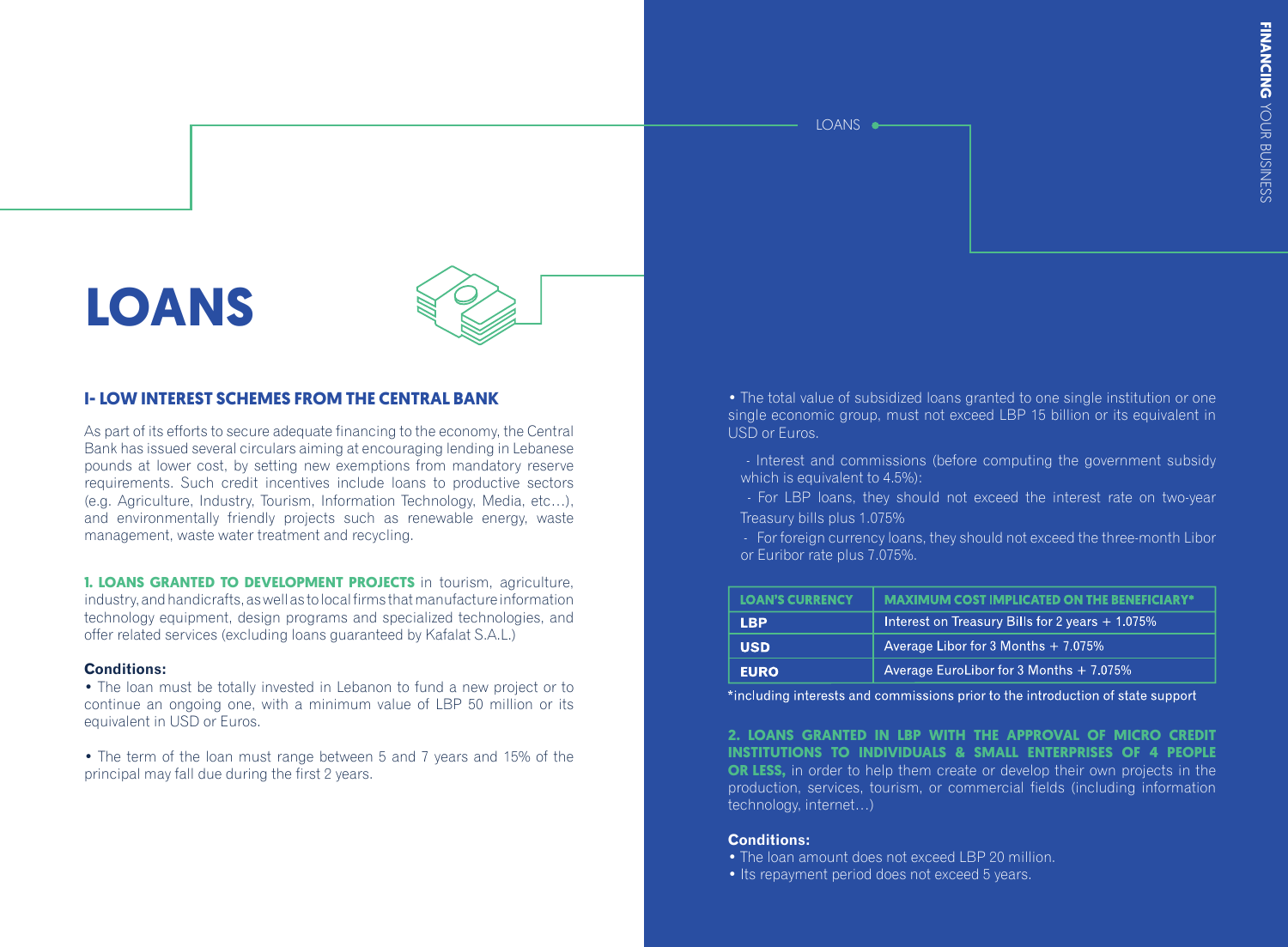# **3. LOANS GRANTED IN LBP TO FINANCE NEW PROJECTS OR EXPAND**

**EXISTING ONES** (not benefiting from government subsidies)

#### **Conditions:**

• They are not granted for consumption purposes or for financing real estate development projects or land purchasing.

• They are not granted for the purpose of financing working capital or refinancing existing projects or purchasing stocks or shares or reimbursing previous loans.

• The loan amount does not exceed LBP 22.5 billion.

• The borrower is granted a grace period for repayment of six months to four years as of the disbursement date.

• The reimbursement period of the loan principal does not exceed fifteen years, excluding the grace period.

• All interest and commissions should not exceed 40% of the one-year treasury bill yield plus 3.3%.

| <b>LOAN'S CURRENCY</b> | <b>MAXIMUM COST IMPLICATED ON THE BENEFICIARY*</b> |
|------------------------|----------------------------------------------------|
| LBP                    | 40% of 1 year Treasury bills plus 3.3%             |

\*including interests and commissions prior to the introduction of state support

**4. LOANS GRANTED IN LBP TO FINANCE WORKING CAPITAL OF PROJECTS FUNDED THROUGH LOANS THAT BENEFIT FROM A GOVERNMENT SUBSIDY OR LOANS** (referred to in point 4), after 1/1/2015:

#### **Conditions:**

- The term of the loan does not exceed 2 years, including 1 grace period.
- The value of the loan does not exceed 10% of the value of the corresponding loan that benefits from a government subsidy of that is granted according to the conditions mentioned in point 4 above.
- All interest and commissions should not exceed 40% of the 1 year treasury bills yield plus 3.3%

**5. LOANS GRANTED IN LBP TO THE PRODUCTIVE SECTORS WITHIN THE "GUARANTEE OF SMALL ENTERPRISES" PROGRAM**, such as loans guaranteed by the Economic & Social Fund for Development:

## **Conditions:**

- The loan does not benefit from a government subsidy.
- The loan amount does not exceed LBP 75 million.
- The term of the loan does not exceed 7 years, including one year grace period.
- The loan does not benefit from Kafalat S.A.L guarantee.
- The loan is not a micro loan.
- All interest and commissions should not exceed 6%.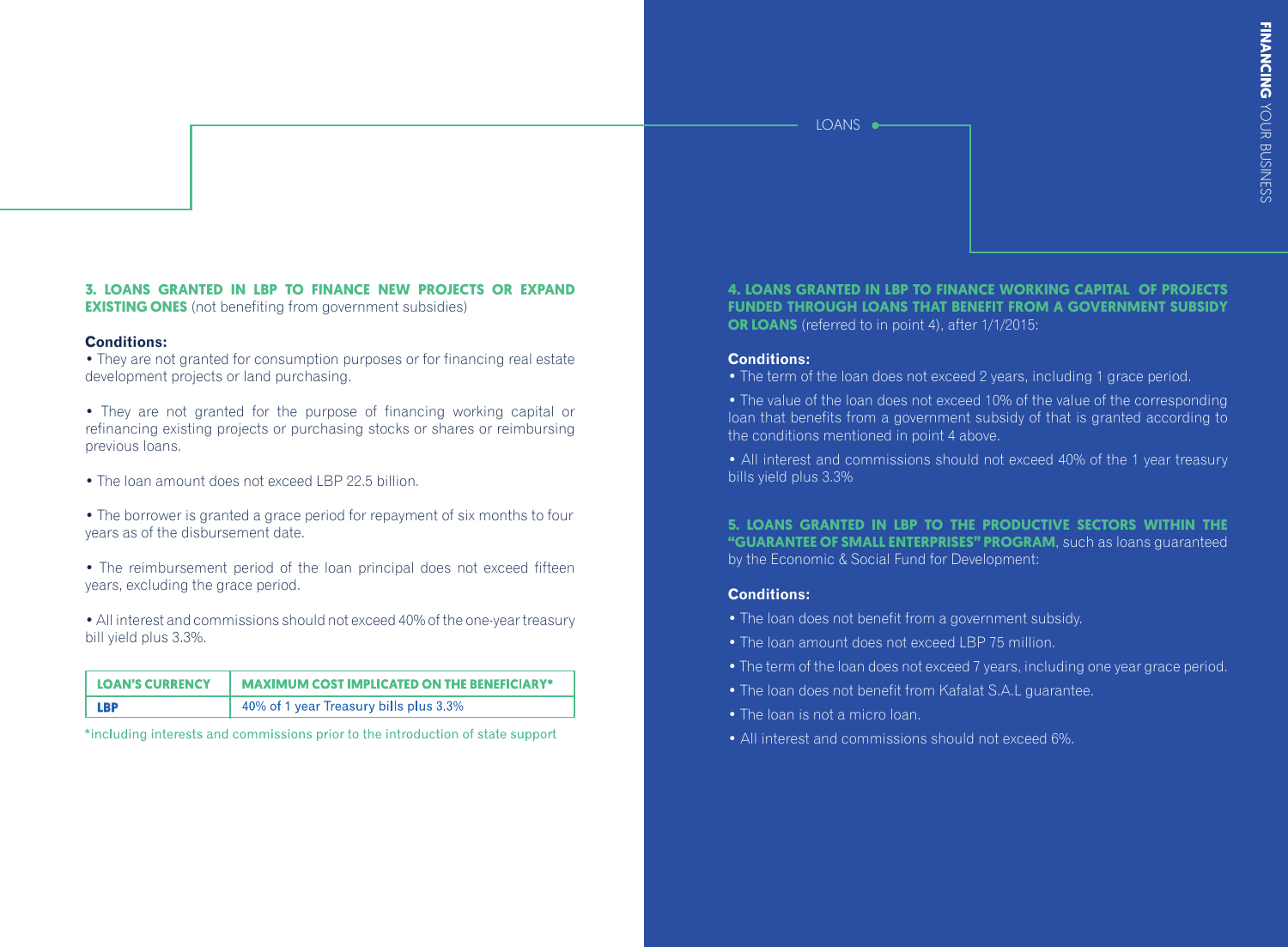#### **6. LOANS GRANTED IN LBP TO FINANCE RESEARCH AND DEVELOPMENT VENTURES IN PRODUCTIVE SECTORS:**

#### **Conditions:**

• The borrower is granted a grace period for repayment of two to four years as of the disbursement rate.

• The reimbursement period of the loan does not exceed 10 years, excluding the grace period.

• All interest and commissions should not exceed 0.75%.

**7. AGRICULTURAL LOANS** offered based on the protocol of cooperation signed between banks and the Ministry of Agriculture.

#### **Conditions:**

- Conditions of the protocol signed between banks & the Ministry of Agriculture
- Minimum limit for subsidies: LBP 3 million
- Maximum limit for subsidies: LBP 25 million
- Subsidies'period: ranges between 3 and 48 months with a 6-month grace period

| <b>LOAN'S CURRENCY</b> | <b>MAXIMUM COST IMPLICATED ON THE BENEFICIARY*</b> |
|------------------------|----------------------------------------------------|
| I RP                   |                                                    |

\*including interests and commissions prior to the introduction of state support

**8. ENVIRONMENTAL LOANS** granted to finance new eco-friendly projects, whose goal are to preserve the environment, or are offered to develop old projects so that they become sustainable.

#### **Conditions:**

• Loans must be granted to fund productive eco-friendly projects

• The concerned bank's responsibility is to be aware of the purpose of the loan and to ensure the applied environmental rules comply with the documented applied standards.

- Loans must not be granted and ensured by KAFALAT s.a.l.
- **+ BDL's conditions applied on the loans subsidized by the government**

| <b>LOAN'S CURRENCY</b> | MAXIMUM COST IMPLICATED ON THE BENEFICIARY*     |
|------------------------|-------------------------------------------------|
| LBP.                   | Interest on Treasury Bonds' returns for 2 years |
| <b>USD or EURO</b>     | Average Libor for 3 months + 6%                 |

\*including interests and commissions prior to the introduction of state support

**9. MEDIA SECTOR LOANS (CIRCULAR 416):** The Lebanese Central Bank has issued in April 2016 intermediary circular no. 416 under the provisions of which it subsidizes the film and theater production industries. Producers of cinema or television films (documentaries, educational programs and narratives) as well as theatrical works can benefit from subsidized loans at an interest rate of around 1.075% at present (3.75% minus 50% of the one-year treasury bill rate). The subsidized loans can have a tenor of up to 16 years, including a grace period of two years, and will be capped at LBP 4,500 billion on the condition that 90% of the project should be implemented in Lebanon. For more information on this initiative refer to Circular 416.

For more information on these facilities, refer to **<www.bdl.gov.lb>**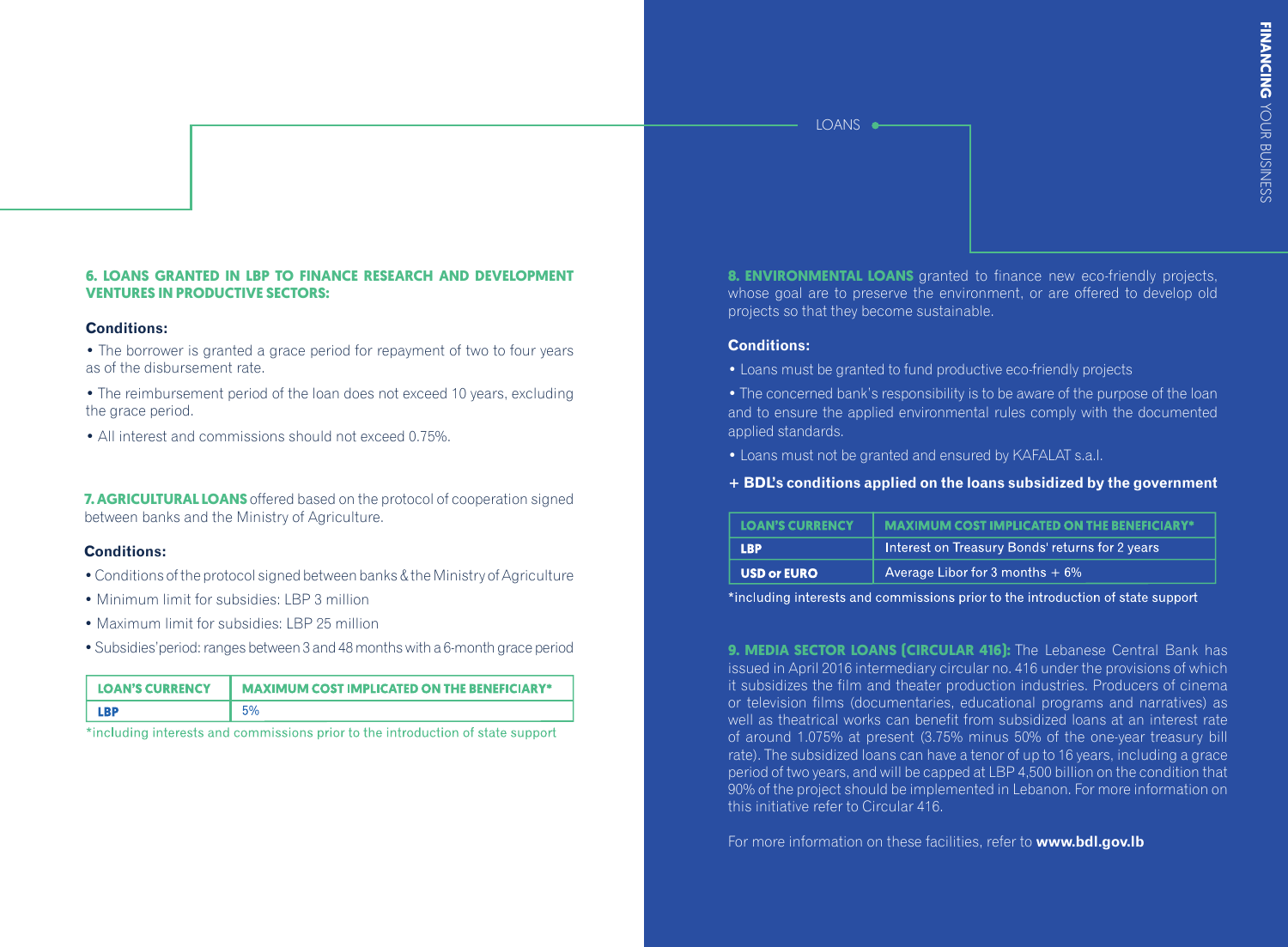# **II- LOAN GUARANTEES**

**1. KAFALAT FUNDING SCHEME:** Kafalat is a loan guarantee company, established by the Lebanese government in 1999 to support the activity of small and medium sized enterprises (SMEs). Kafalat provides financial guarantees for loans granted by commercial banks to SMEs engaged in the following economic sectors: Industry, Agriculture, Tourism, Traditional Crafts, and High Technology.

#### **Kafalat currently offers 4 distinct types of loan guarantees:**

• **Kafalat Basic,** a loan value with a ceiling of LBP 300 million (approx. USD 200,000) for SMEs. This scheme guarantees 75% of the value of the loan granted by the bank and the accrued interest during the grace period plus three months.

• **Kafalat Plus,** a loan value with a ceiling of LBP 600 million (approx. USD 400,000). This scheme guarantees 85% of the value of the loan granted by the bank and the accrued interest during the grace period plus three months.

• **Kafalat Innovative,** a loan value with a ceiling of LBP 300 million (approx. USD 200,000). This scheme is set up to specifically support innovative startups i.e. start-ups which demonstrate the potential to create significant commercial added-value through innovation. It guarantees 90% of the value of the loan granted by the bank and the accrued interest during the grace period plus three months.

• **Kafalat Start-Ups & Innovation Program,** a loan value with a ceiling of LBP 650 million (approx. USD 430,000). The guarantee ratio in this program is 90% for Innovative Startups and 85% for the rest of the Startups. The fund will enable guaranteeing loans granted to highly innovative investments and conventional start-ups.

- **-** Lending is undertaken trough commercial banks
- **-** Eligible SMEs benefit from an interest rate subsidy, paying 7% per year
- **-** Loans can be repaid over 7 years including the grace period.

**-** Loans can cover the entire range of capital requirements (purchase of raw [materials and spare parts; working capital; construction of premises; and](www.kafalat.com.lb)  purchase of machinery and equipment).

For more information on Kafalat, please refer to **www.kafalat.com.lb** To apply you can send an email to Yolla Sarieddine, Head of Credit Department, at **[yolla@kafalat.com.lb](mailto:yolla%40kafalat.com.lb?subject=)**

**2. ECONOMIC & SOCIAL FUND FOR DEVELOPMENT (ESFD):** provides a Risk Sharing Scheme implemented through 5 partner banks, for business loans to SMEs operating in the Agriculture, Trade Services, and industry sectors. It does not set a minimum loan amount, but does not provide micro-loans (loans financed or approved by NGOs as per BDL definition). The maximum loan amount is LBP 75 Million. The ESFD guarantees 50% of the loan principal and accrued interest for 120 days.

All private sector business activities: Agriculture, Trade Services, Industry

#### **Conditions**

- Un-banked borrowers i.e. not having received commercial facilities from a bank before
- Borrowers working in any un-banked private sector business activities i.e. sectors considered risky by banks
- Borrowers with insufficient or non "bankable" collateral d) Emphasis is given on start-ups
- Emphasis is given on financing businesses that are expecting to create jobs.
- Borrowers can be individuals as well as legal entities.

For more information on ESFD, please refer to **<www.esfd.cdr.gov.lb>**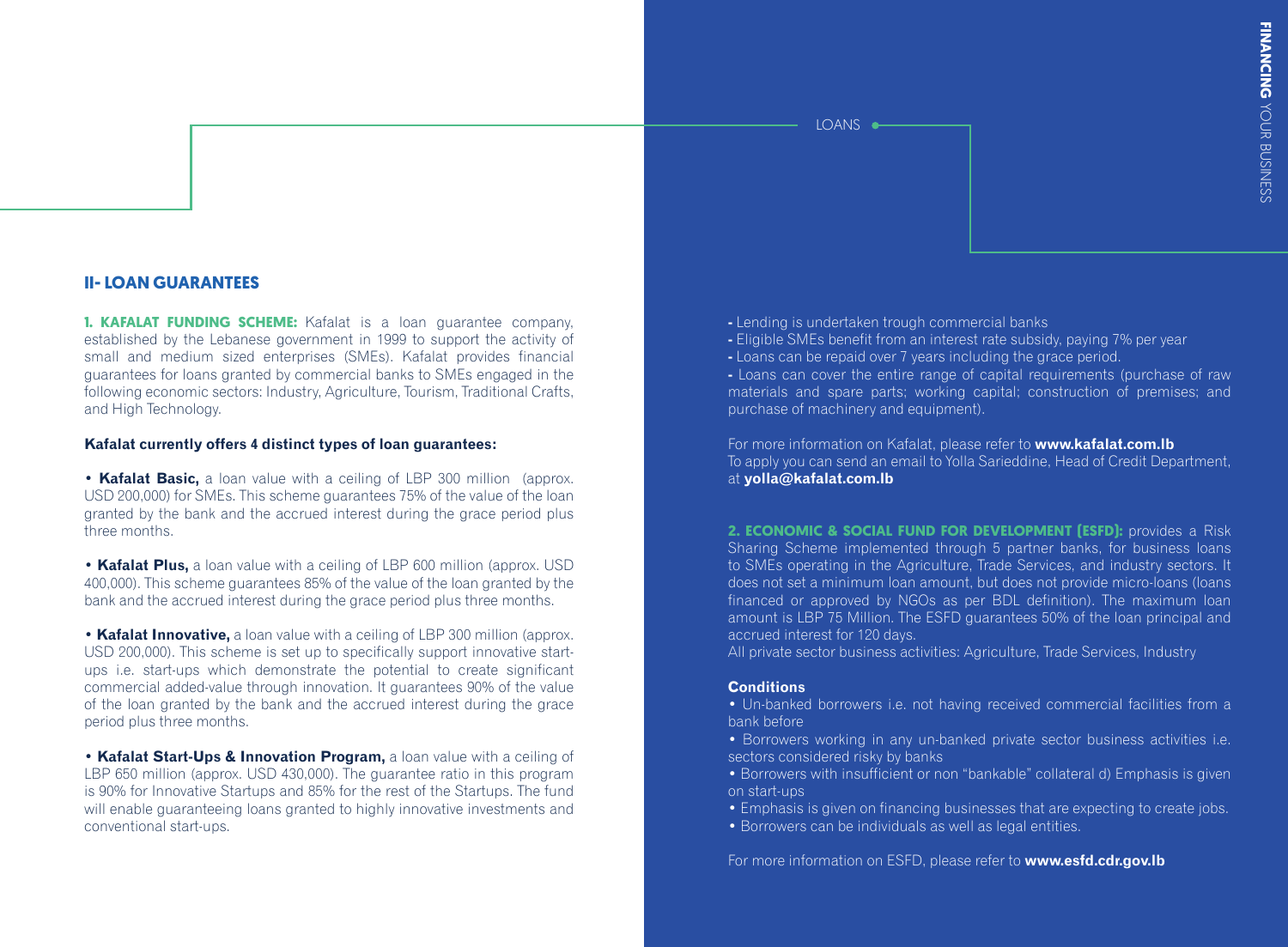# **III- COMMERCIAL BANK LOANS**

Banks are the major providers of credit to businesses. Today there are more than 100 commercial banks in Lebanon providing loans to SMEs operating across all sectors. Loans to the private sector have continuously been on an upward trend even during periods of economic downturns. Corporate loans account for the largest share (46.8%) of loans provided by commercial banks, while SME lending (15%) and retail loans (14.1%) come next. Doubtful loans continue to be provisioned at 89%, one of the soundest levels in the region.

While receiving loans from Lebanese banks, national and foreign investors will benefit from:

- Highly competitive interest rates
- flexible payment terms
- Credit incentives to specific sectors

You can find an exhaustive list of all commercial banks in Lebanon **[here](http://www.abl.org.lb/allclassification.aspx%3Fpageid%3D129)**

# **IV- MICRO-LOANS**

Microcredit Institutions in Lebanon provide micro and small loans to startup, employees and micro-entrepreneurs. These institutions aim at improving the social, cultural, and economical and health livelihood of rural Lebanese providing in addition to the financing, various types of assistance and development services.

**1. THE LEBANESE ASSOCIATION FOR DEVELOPMENT (AL MAJMOUA):** Al Majmoua is a Lebanese non-profit microfinance institution that focuses on supporting micro entrepreneurs, particularly women, in developing sustainable businesses all over Lebanon.

- **Group Loan:** offered to groups of 3 to 10 women entrepreneurs and some workers. No collateral for the loan is required since the group solidarity is considered a guarantee.
- **Micro-Entrepreneur Loan:** offered to owners of existing micro-businesses and few cases of starts-ups for financing fixed assets or working capital.
- **SME Loan:** offered to owners of existing or start-up small & medium enterprises
- **ICT Loan:** offered to owners of existing or start-up businesses in the information and communication technology sector located in rural areas

For more information on Al Majmoua, please refer to **<www.almajmoua.org>**

**2. VITAS:** Vitas provides short-term Loans designed for customers with micro businesses used in the purpose of expansion and/or modification of work space, purchasing equipment and replenishing working capital. The loans serve to improve, develop or finance agricultural, industry, trade businesses and employment

For more information on Vitas, please refer to **<vitaslebanon.com>**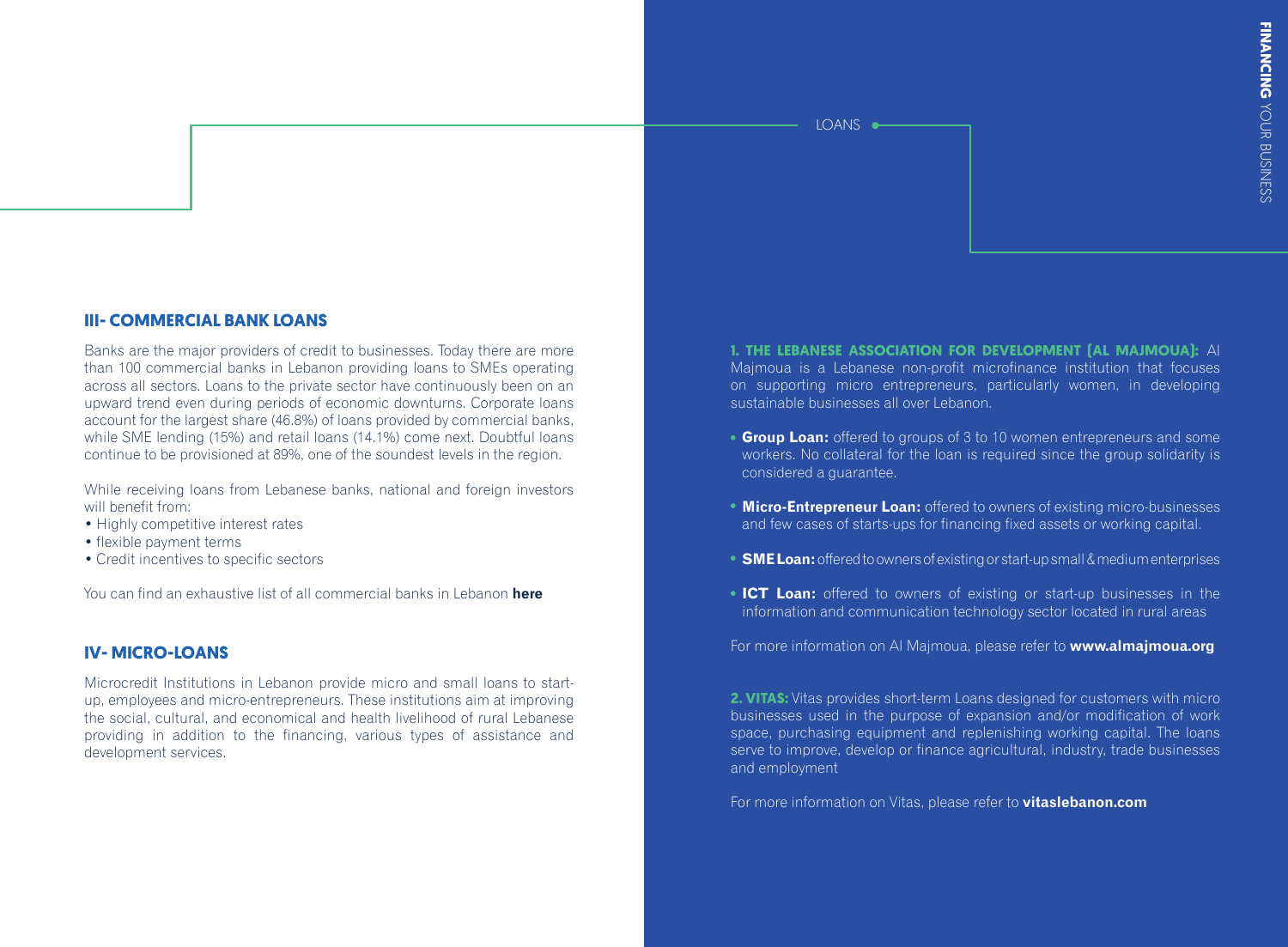**3. EMKAN FINANCE:** The operations of Emkan Finance expand the frontier of financial services to reach the unbanked segment of the population, thereby complementing Bankmed's outreach and services within communities.

Emkan's microfinance operations originally started in 2009 under Emkan NGO which provided access to microloans and economic development projects in Lebanon.

The Emkan team has been growing steadily since the inception of the institution and has continued expansion plans over the coming years.

#### **Emkan offers 3 types of loans for its clientele:**

- **Microenterprise loans** for business expansion (including equipment, inventory, material, working capital, etc…)

**- Home improvement loans** for minor home improvements (including repairing roofs, walls, floors, kitchens, room construction, Purchasing land, etc…)

- **Personal/Consumer loans** for all kinds of personal needs (Tuition fees, medical expenses, home furniture, etc…)

#### Loan Amount: LBP 500,000 - LBP 15,000,000

The Loan Amount depends on certain conditions related to the size of the project, the borrower's income and his ability to repay the loan, and the existence of sufficient guarantees to take the requested loan.

For more information on Emkan Finance, please refer to their **<www.emkanfinance.com>** **4. CAPITAL FINANCE COMPANY (CFC):** FC Micro Loan targets small business owners with the aim of helping them develop and nourish their new or existing projects.

## **Product features**

- Loan amount: starting 750,000 LBP
- Currency: LBP
- Loan period: up to 36 months
- Payment settlement: through fixed monthly installments at any FNB branch

For more information on CFC, please refer to their **[www.groupcfc.com](https://www.groupcfc.com/loan/Micro-Loan)**